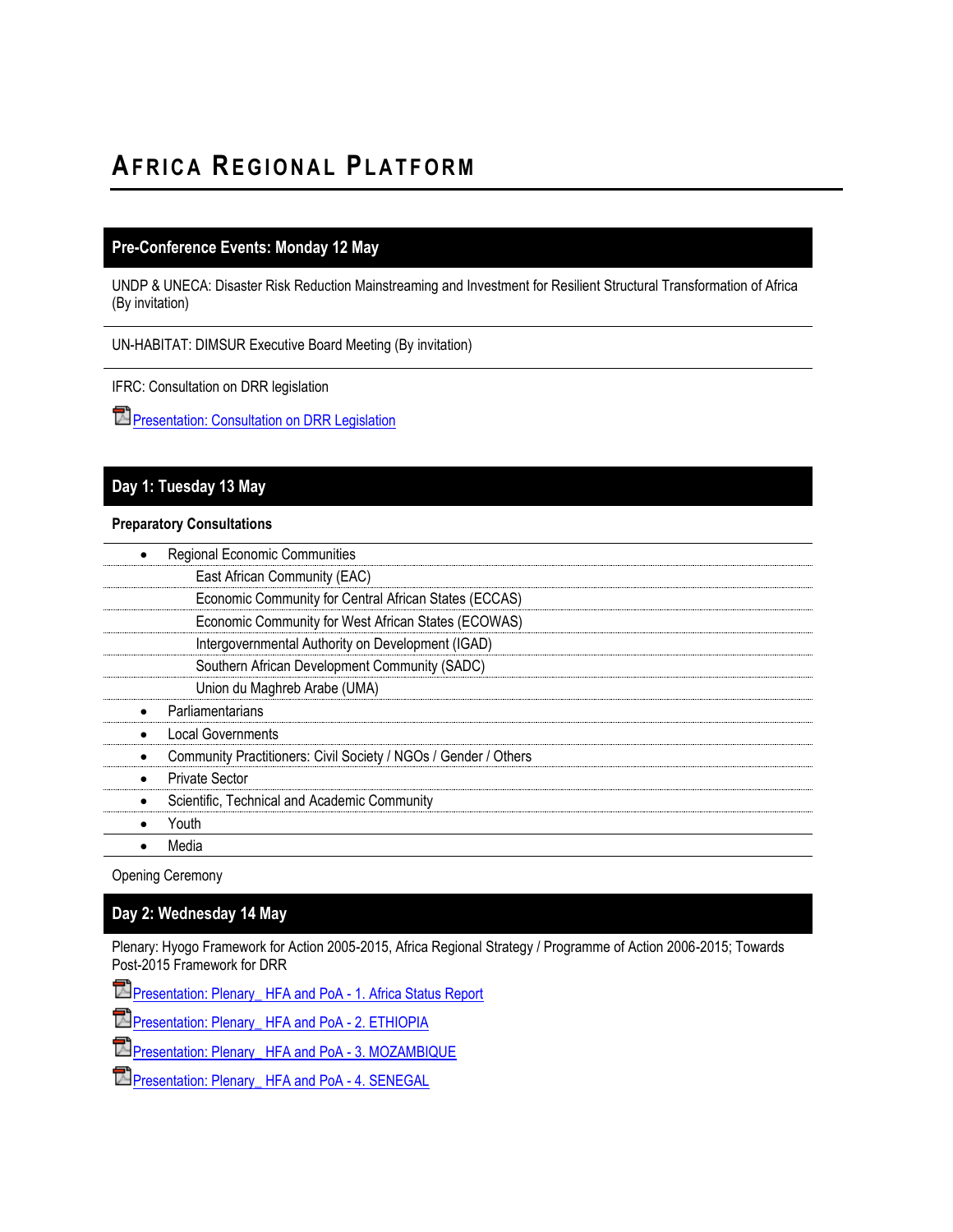# Presentation: Plenary\_ HFA and PoA - [6. Towards a Post-2015 Framework for DRR](http://www.unisdr.org/files/37777_plenaryhfaandpoa6.towardsapost2015f.pdf)

Plenary: Managing Risk: Policy and Institutions

Presentation: Plenary\_ Managing Risk - [Managing Risk\\_Policies and Institutions\\_Experience from Mozambique](http://www.unisdr.org/files/37777_plenarymanagingriskmanagingriskpoli.pdf)

Plenary: Balanced Development: Risk Sensitive Planning

**E**Presentation: Plenary Balanced Development – Principal Speaker

**Departs** Plenary Balanced Development

[Presentation: Plenary\\_Balanced Development](http://www.unisdr.org/files/37777_plenarybalanceddevelopmentunops.pdf) – UNOPS

**P**[Presentation: Plenary\\_Balanced Development](http://www.unisdr.org/files/37777_plenarybalanceddevelopmentwho.pdf) – WHO

Parallel Session: Leadership for DRR Mainstreaming (UNDP & UNECA)

Parallel Session: Risk Financing

**[Presentation: Risk Financing](http://www.preventionweb.net/files/37777_parallelsessionriskfinancingwb.pdf) – World Bank** 

Parallel Round Table: UN Delivering as One for DRR – Implementing the UN Plan of Action on DRR for Resilience

## **Day 3: Thursday 15 May**

Summary of Discussions 14 May

**[Presentation: Summary of Discussions 14 May](http://www.unisdr.org/files/37777_summaryofdiscussionsday2.pdf)** 

Plenary: Integrating DRR and Climate Change Adaptation for Resilience

[Presentation: Integrating DRR and Climate Change Adaptation for Resilience -](http://www.unisdr.org/files/37777_plenaryintegratingdrrandccaforresil.pdf) ODI

[Presentation: Integrating DRR and Climate Change Adaptation for Resilience](http://www.unisdr.org/files/37777_plenaryintegratingdrrandccaforresil%5b1%5d.pdf) – Disasters and Conflict - ODI

[Presentation: Integrating DRR and Climate Change Adaptation for Resilience: Impacts and Risks of Climate Change](http://www.unisdr.org/files/37777_plenaryintegratingdrrandclimatechan.pdf)  [in Africa](http://www.unisdr.org/files/37777_plenaryintegratingdrrandclimatechan.pdf)

Special Event: Enhancing Coordination: Role of National Platforms

Special Event: Urban Resilience & Recovery (UN-HABITAT)

Plenary: Investment in DRR: The Business Case

Special Event: Ecosystem-based Disaster Risk Reduction (IUCN)

Special Event: Meteorological and climate services to support disaster risk reduction in a changing climate (WMO)

Plenary: Stakeholder Consultation Reports

**司** 1. [East African Community \(EAC\)](http://www.unisdr.org/files/37777_1.eac.pdf)

 $\mathbb{\overline{2}}$  [2. Economic Community of Central African States](http://www.unisdr.org/files/37777_2.eccasfr.doc) (ECCAS) (FR)

[3. Economic Community of West](http://www.unisdr.org/files/37777_3.ecowas.pdf) African States (ECOWAS)

 $\mathbb{\overline{D}}$  [4. The Intergovernmental Authority on Development](http://www.unisdr.org/files/37777_4.igad.pdf) (IGAD)

[5. Southern African Development Community](http://www.unisdr.org/files/37777_5.sadc.pdf) (SADC)

 $\overline{\boxtimes}$  [6. Arab Maghreb Union \(UMA\)](http://www.unisdr.org/files/37777_6.uma.pdf)

 $\mathbb{Z}$  [7. Parliamentarians](http://www.unisdr.org/files/37777_7.parliamentarians.pdf)

 $\overline{2}$  [8. Local Governments \(EN\)](http://www.unisdr.org/files/37777_8.localgovernmentsen.pdf) / [\(FR\)](http://www.unisdr.org/files/37777_8.localgovernmentsfr.pdf)

**司** [9. Gender Equality statement](http://www.unisdr.org/files/37777_9.genderequalitystatement.pdf)

[10. Community Practitioners, Civil Society, NGOs, Women](http://www.unisdr.org/files/37777_9.communitypractitionerscivilsociet.pdf)